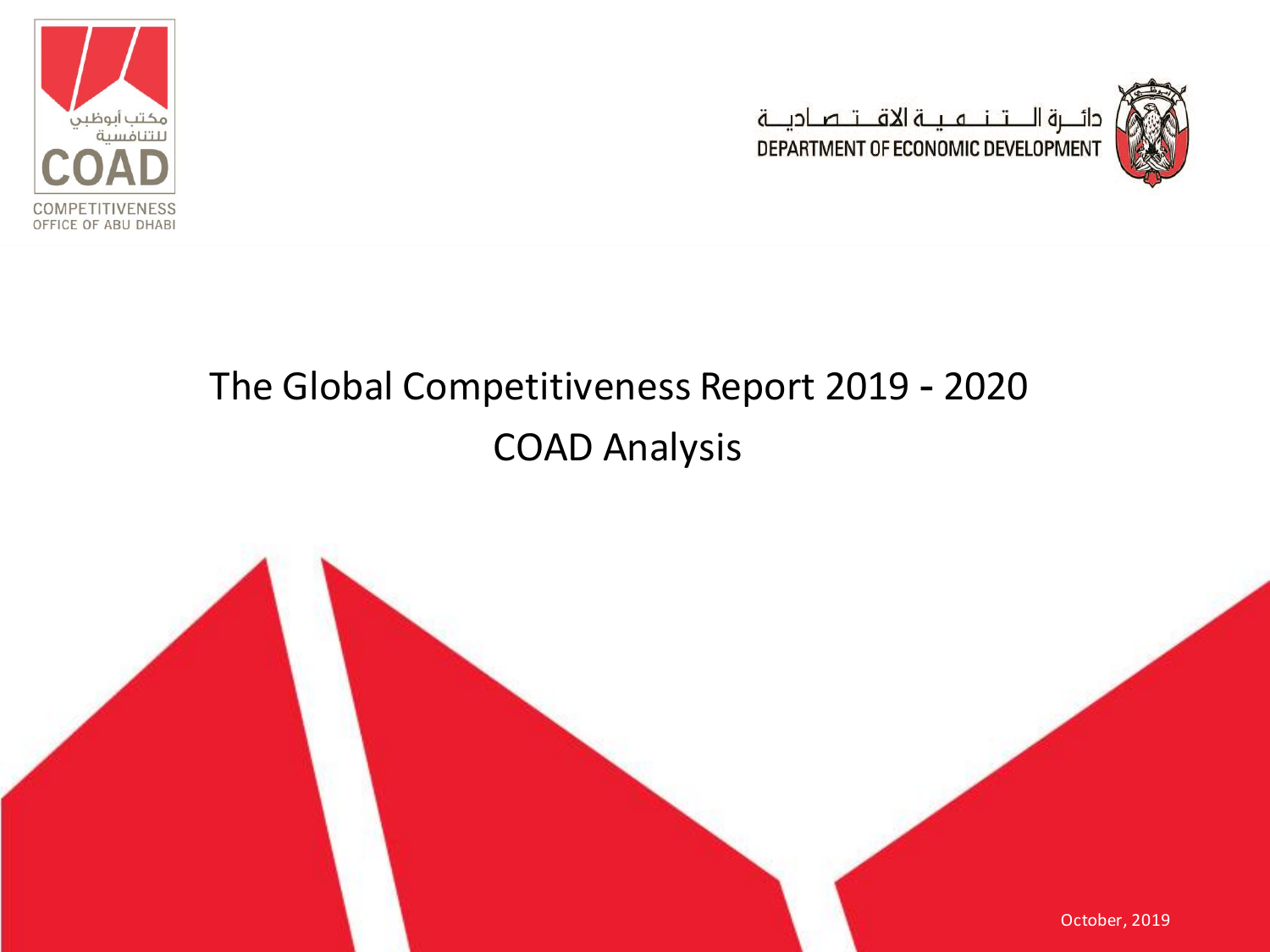### **Executive Summary**

- The Global Competitiveness Report series, provides an annual assessment of the drivers of productivity and long-term economic growth. The assessment is based on the Global Competitiveness Index (GCI), which maps the competitiveness of 141 economies through 103 indicators organized into 12 pillars.
- In the report of 2019-2020 Singapore is the world's most competitive economy, overtaking the United States, which falls to second place.
- The report is a aids national policy-makers by providing a holistic overview. For example, the results of the index show that labour and education policies have not been keeping up with the pace of innovation in most countries.
- **The United Arab Emirates (25th)** lead the regional ranking, followed by Qatar (29th) and Saudi Arabia (36th); Kuwaitis the most improved in the region (46th, up eight) while Oman (53th) lose some ground. The region has improved significantly on ICT adoption. Greater investments in human capital, however, are needed to transform the countries in the region into more innovative and creative economies.
- The world's largest economies also have room for improvement when it comes to technology governance. The legal frameworks in other countries are adapting to digital business models, only four G20 economies make it into the top 20. These are; the United States (1st), Germany (9th), Saudi Arabia (11th) and the United Kingdom(15th). China comes 24th in this category.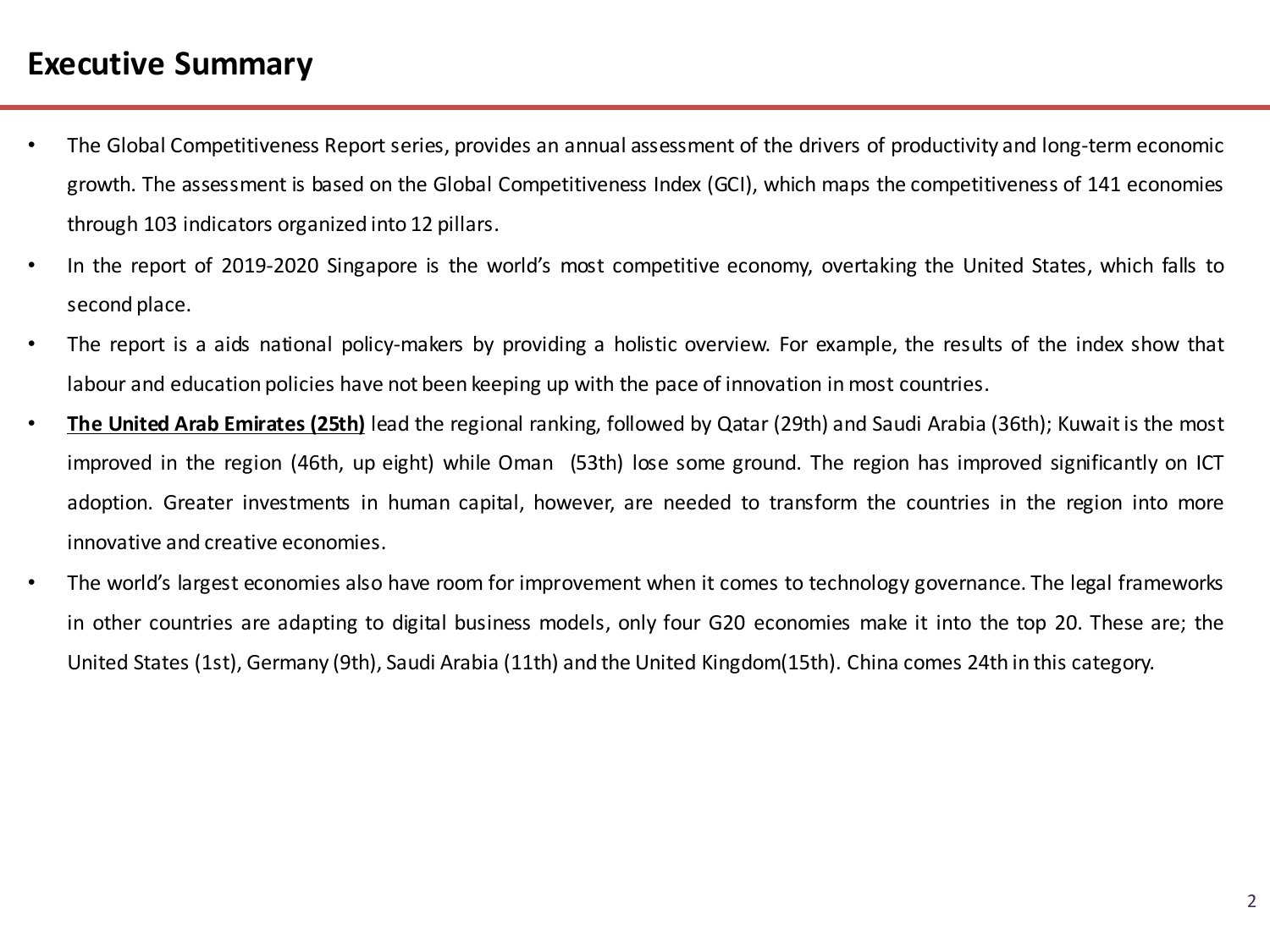# **The United Arab Emirates (UAE) Ranks 25 / 141**

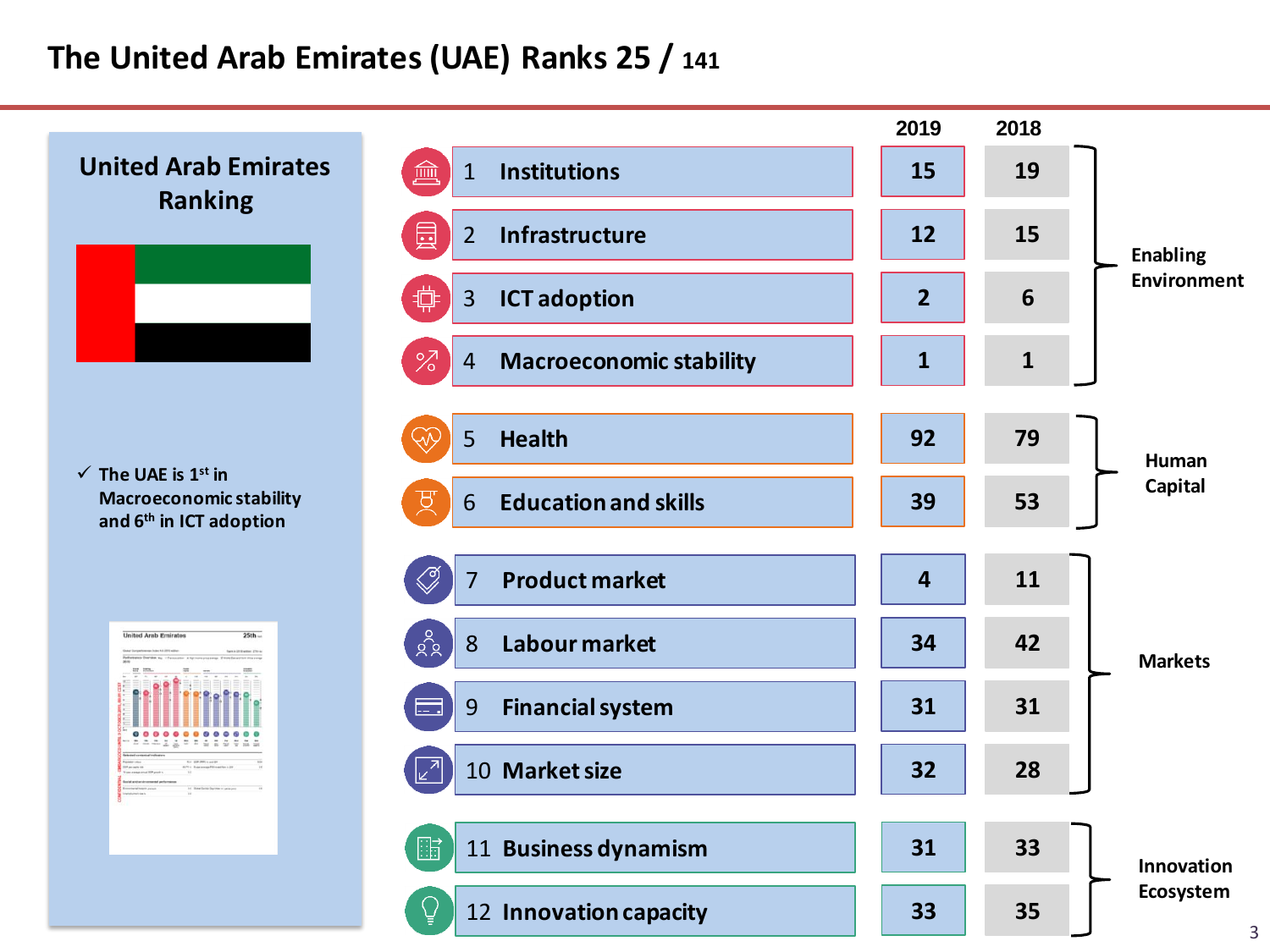# **UAE: Key Areas of Strength and Improvement ( 1 / 2)**

| <b>Institutions</b>                                                                         |                                                                                                                                                                                                                                                            | <b>Infrastructure</b>                                               |                                                                                                                                                                                                                  | <b>ICT</b> adoption                                   |                                                                                                                                                                                                       |
|---------------------------------------------------------------------------------------------|------------------------------------------------------------------------------------------------------------------------------------------------------------------------------------------------------------------------------------------------------------|---------------------------------------------------------------------|------------------------------------------------------------------------------------------------------------------------------------------------------------------------------------------------------------------|-------------------------------------------------------|-------------------------------------------------------------------------------------------------------------------------------------------------------------------------------------------------------|
| Ranking                                                                                     | sub Indicator                                                                                                                                                                                                                                              | Ranking                                                             | sub Indicator                                                                                                                                                                                                    | Ranking                                               | sub Indicator                                                                                                                                                                                         |
| $\overline{4}$<br>$\overline{7}$<br>$\overline{7}$<br>9<br>11<br>18<br>$\overline{3}$<br>79 | Efficiency of legal framework in challenging regulations<br>Organized crime<br>Security<br>Homicide rate per<br><b>Reliability of police services</b><br>Property rights<br>Government's responsiveness to change<br>Environment-related treaties in force | 8<br>$\overline{7}$<br>$\overline{7}$<br>$\overline{2}$<br>12<br>13 | Transport infrastructure<br>Quality of road infrastructure<br>Efficiency of air transport services<br>Electricity access % of population<br><b>Efficiency of seaport services</b><br>Liner shipping connectivity | $\overline{2}$<br>$\mathbf{1}$<br>$\overline{4}$<br>5 | Mobile-cellular telephone<br>subscriptions per 100 pop<br>Mobile-broadband subscriptions<br>per 100 pop.<br>Fibre internet subscriptions per<br>$100$ pop<br>Internet users % of adult<br>population. |
| Macroeconomic stability                                                                     |                                                                                                                                                                                                                                                            | <b>Health</b>                                                       |                                                                                                                                                                                                                  | <b>Education and Skills</b>                           |                                                                                                                                                                                                       |
| Ranking                                                                                     | Sub Indicator                                                                                                                                                                                                                                              | Ranking                                                             | Sub Indicator                                                                                                                                                                                                    | Ranking                                               | Sub Indicator                                                                                                                                                                                         |
| $\mathbf{1}$<br>$\mathbf{1}$                                                                | Inflation annual % change<br>Debt dynamics 0-100                                                                                                                                                                                                           | 91                                                                  | Healthy life expectancy years                                                                                                                                                                                    | 8<br>8                                                | Ease of finding skilled<br>employees<br>Critical thinking in teaching                                                                                                                                 |
| Product market                                                                              |                                                                                                                                                                                                                                                            | Labor Market                                                        |                                                                                                                                                                                                                  | <b>Financial System</b>                               |                                                                                                                                                                                                       |
| Ranking                                                                                     | Sub Indicator                                                                                                                                                                                                                                              | Ranking                                                             | Sub Indicator                                                                                                                                                                                                    | Ranking                                               | Sub Indicator                                                                                                                                                                                         |
| 5<br>11<br>15<br>71                                                                         | Distortive effect of taxes and subsidies on competition<br>Extent of market dominance<br>Border clearance efficiency<br>Trade tariffs %                                                                                                                    | 9<br>5<br>$\overline{4}$                                            | Redundancy costs weeks of<br>salary<br>Ease of hiring foreign labour<br>Pay and productivity                                                                                                                     | 4<br>9<br>$\mathbf{1}$<br>83                          | Venture capital availability<br><b>Financing of SMEs</b><br>Credit gap %<br>Non-performing loans % of<br>gross total loans                                                                            |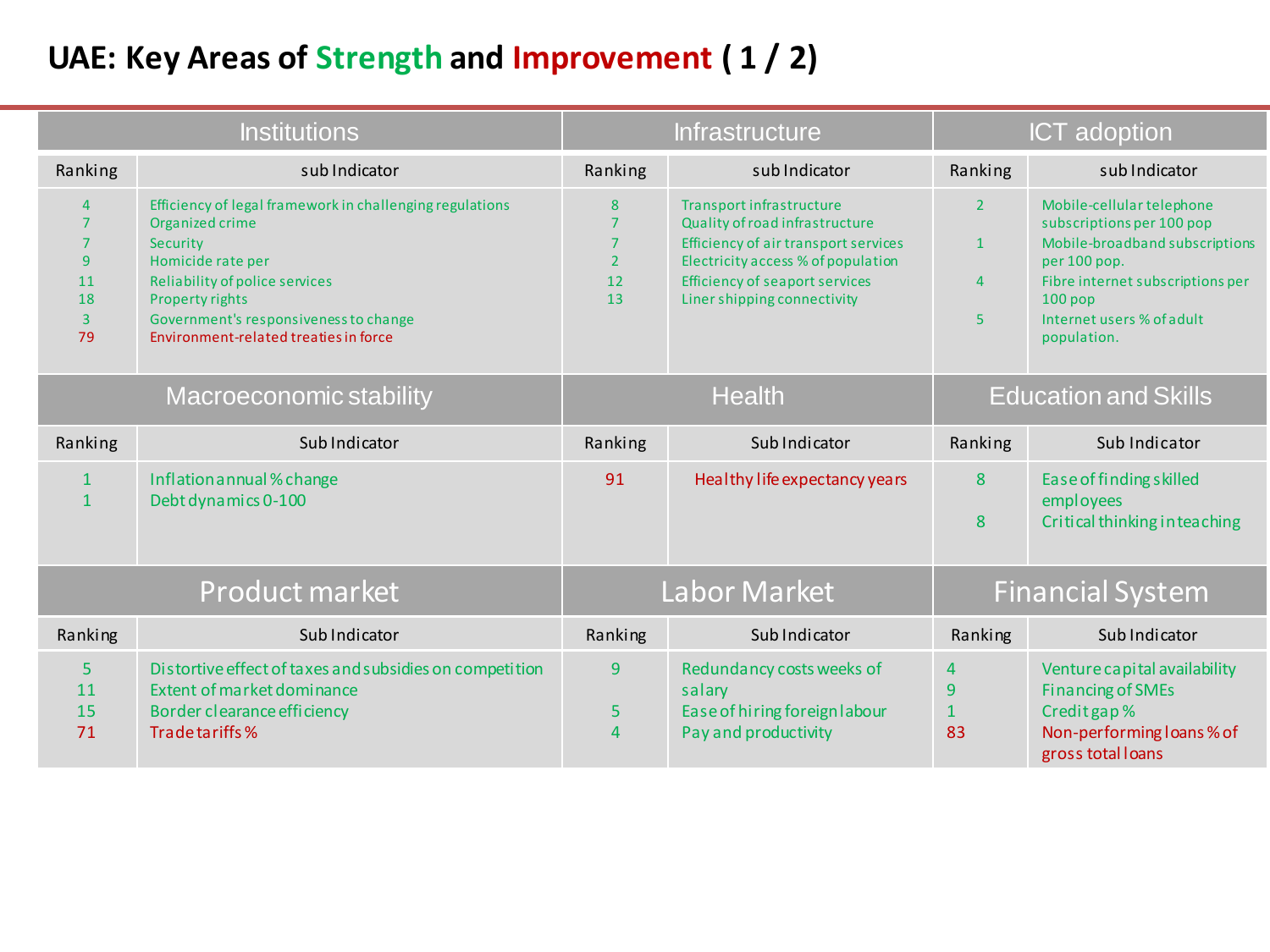# **UAE: Key Areas of Strength and Improvement ( 2 / 2)**

| <b>Market size</b> |                                     | <b>Business dynamism</b> |                                                                                                                                                                              | Innovation capability |                                                                                                                  |  |
|--------------------|-------------------------------------|--------------------------|------------------------------------------------------------------------------------------------------------------------------------------------------------------------------|-----------------------|------------------------------------------------------------------------------------------------------------------|--|
| Ranking            | Sub Indicator                       | Ranking                  | Sub Indicator                                                                                                                                                                | Ranking               | Sub Indicator                                                                                                    |  |
| 19                 | Imports of goods and services % GDP | 14<br>8<br>9<br>96       | Time to start a business<br>Attitudes towards entrepreneurial<br>risk<br>Growth of innovative companies<br>Companies embracing disruptive<br>ideas<br>Insolvencyrecoveryrate | 9<br>12<br>64         | Diversity of workforce<br>State of cluster development<br><b>Buyer sophistication</b><br>Scientific publications |  |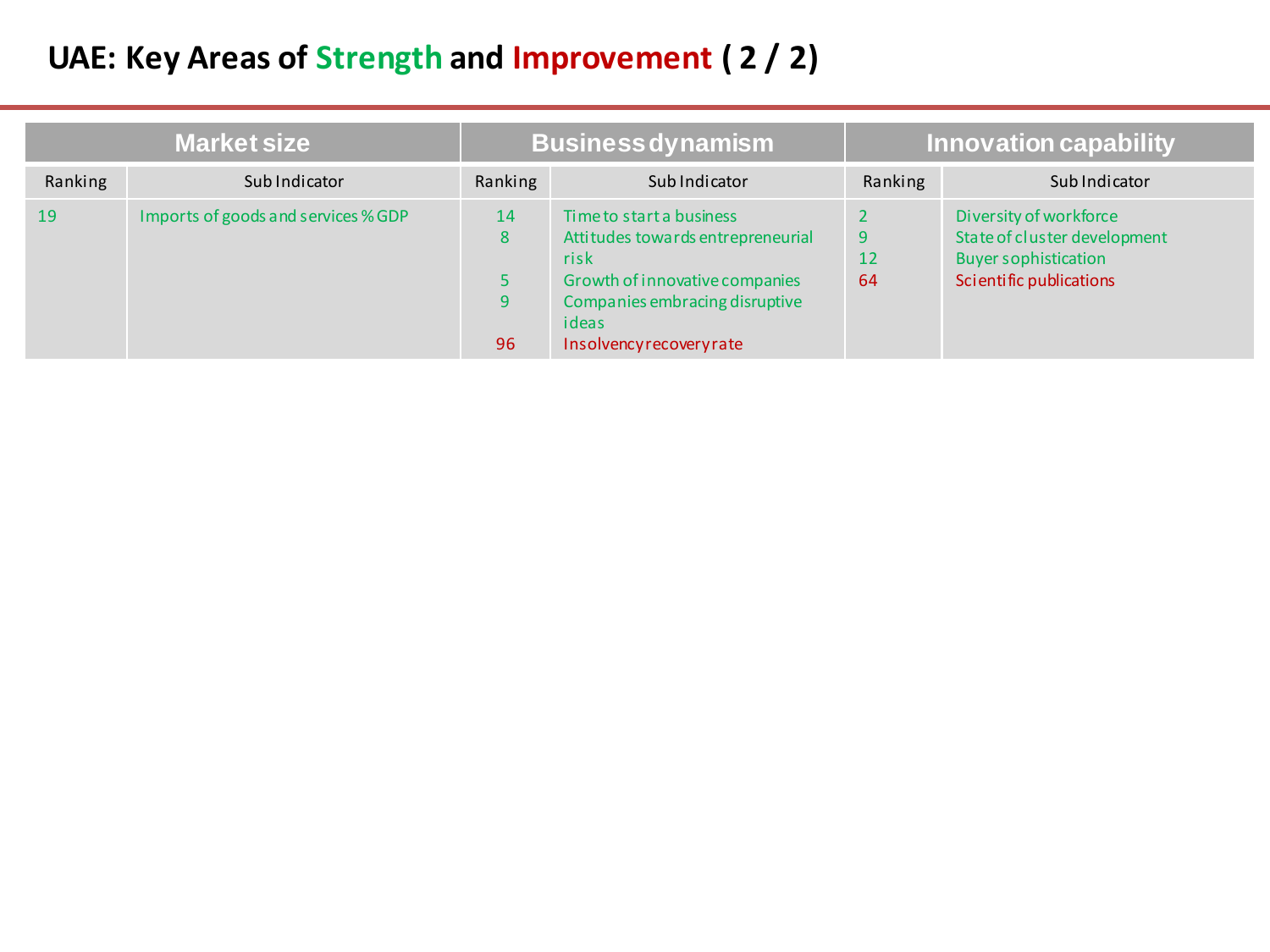# **UAE is leading GCC**



**GCC Countries**

#### **Out of 141 Countries**

\* In order to provide a point of reference against which to compare the inaugural edition of the Global Competitiveness Index 4.0, the index was computed for 2017. The 'backcast' edition results were produced by using the GCI 4.0 methodology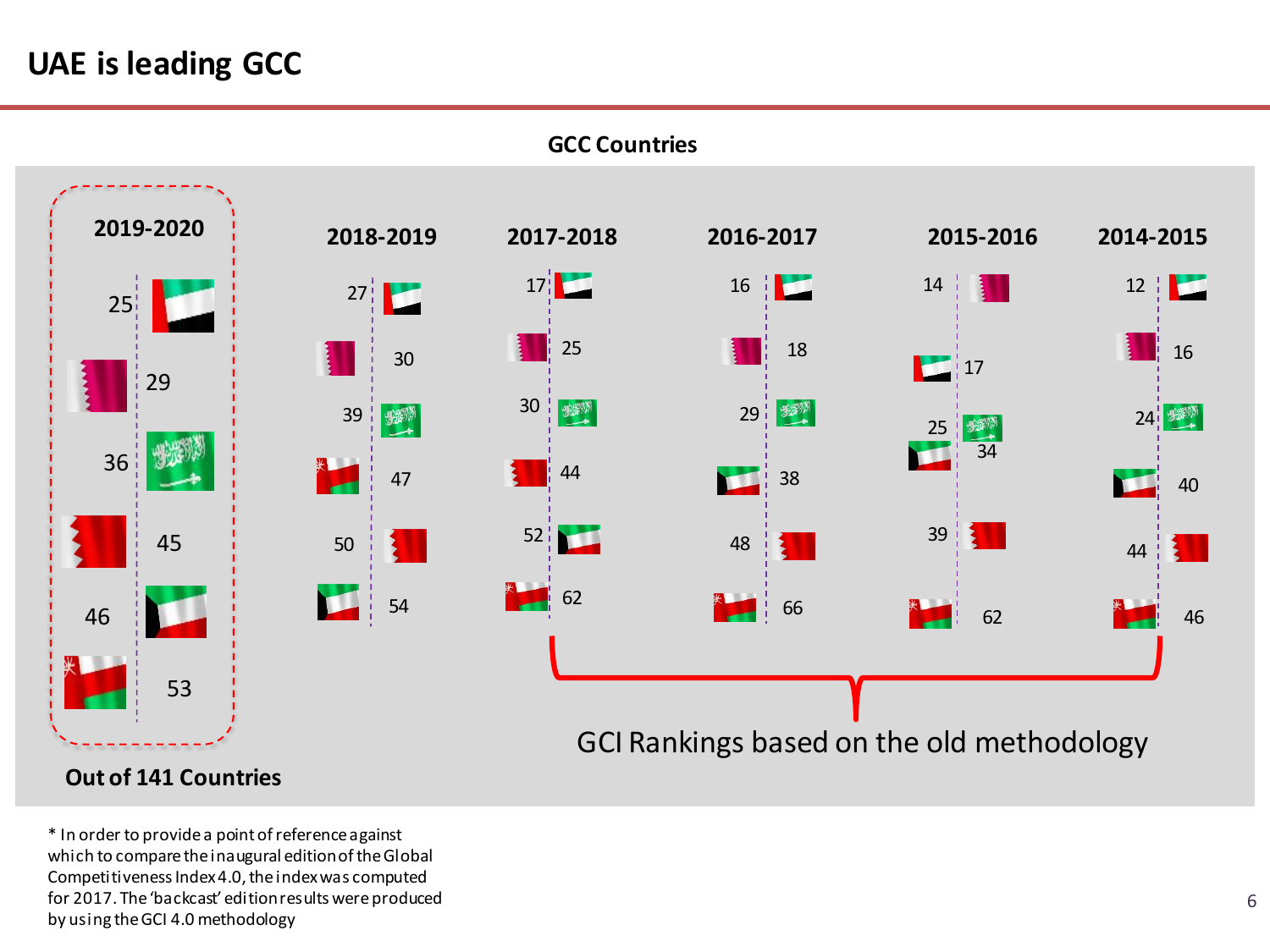**Singapore became the top-ranked economy among the 141 Countries based on the new index**













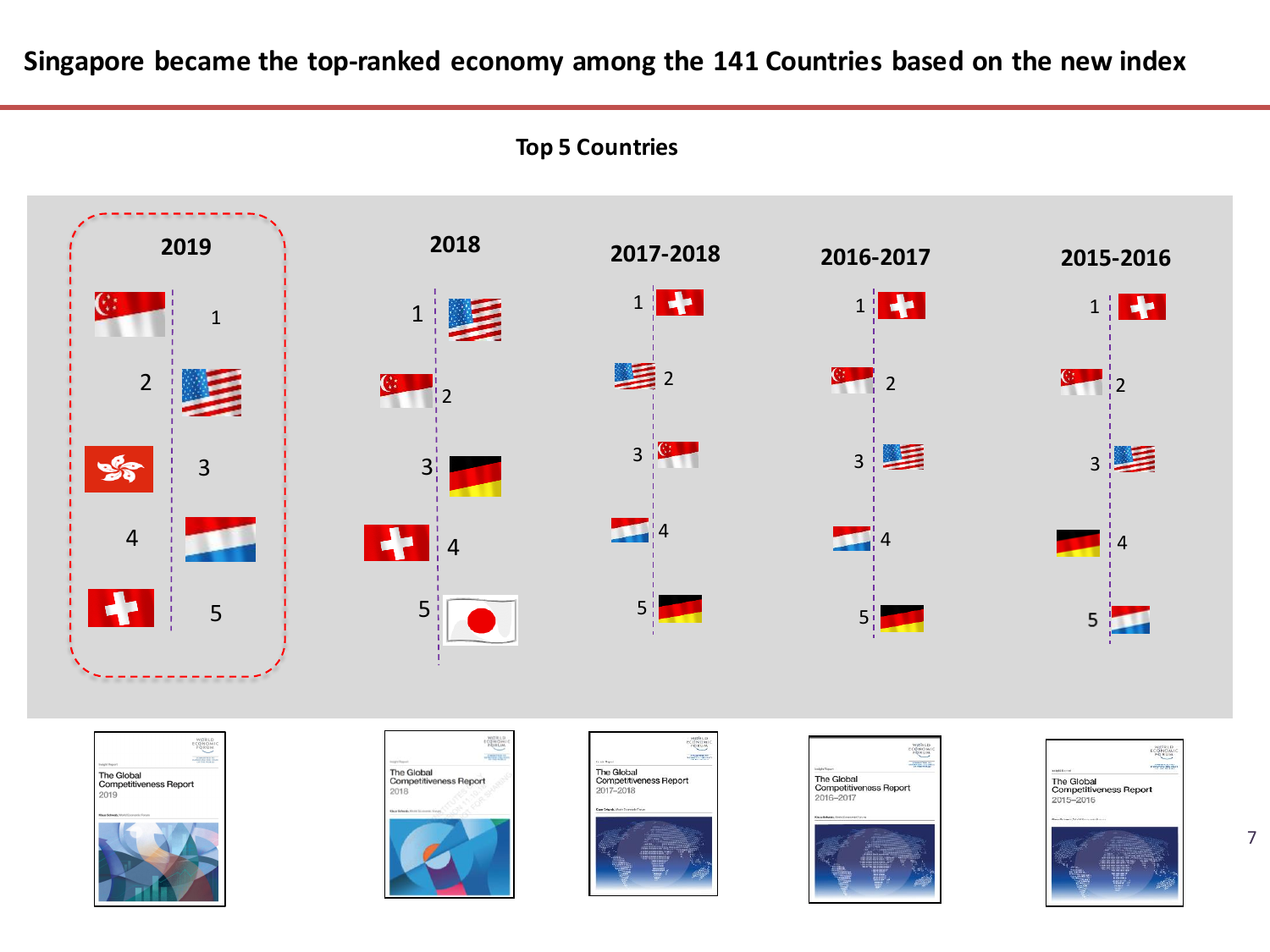# The Global Competitiveness Index 4.0

# GCI 4.0 - Methodology

Source: 1: The Global Competitiveness Report 2018, Word Economic Forum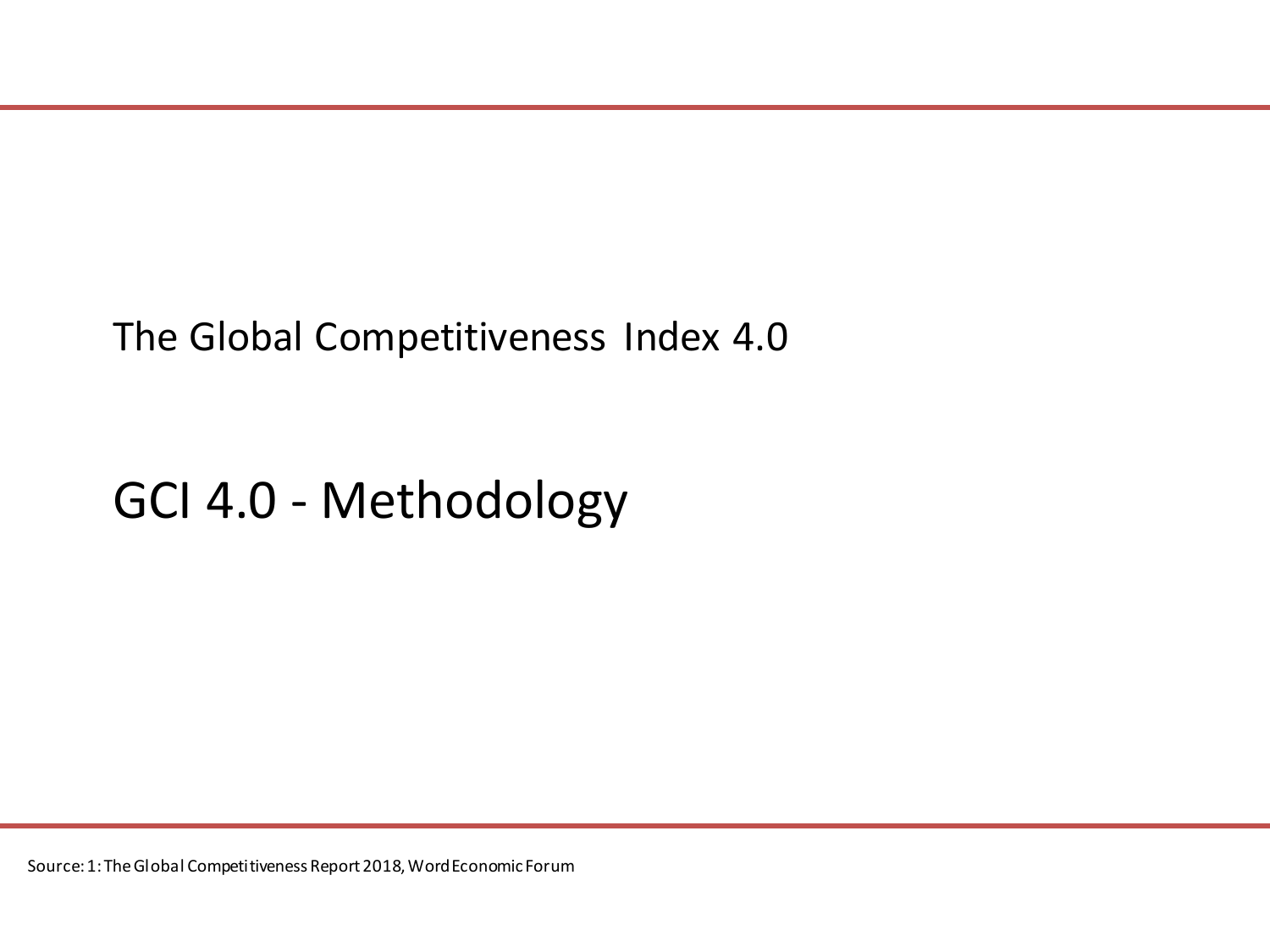# **Why the two indexes are not comparable**

2



- Certain pillars have been repurposed
- Certain pillar components have been moved around

#### **Changes within pillars**

- **Reorganization** within pillars
- Change in concept definition
- Change in concept measurement
- Introduction/ deletion of concepts/indicators

#### **Aggregation and weights**

3

• The overall GCI score is the average of the 12 pillars for all countries. The "stage of development" *weighting scheme is*  discontinued 4

#### **Computational innovations**

- Distance to frontier
- Imputation of missing data points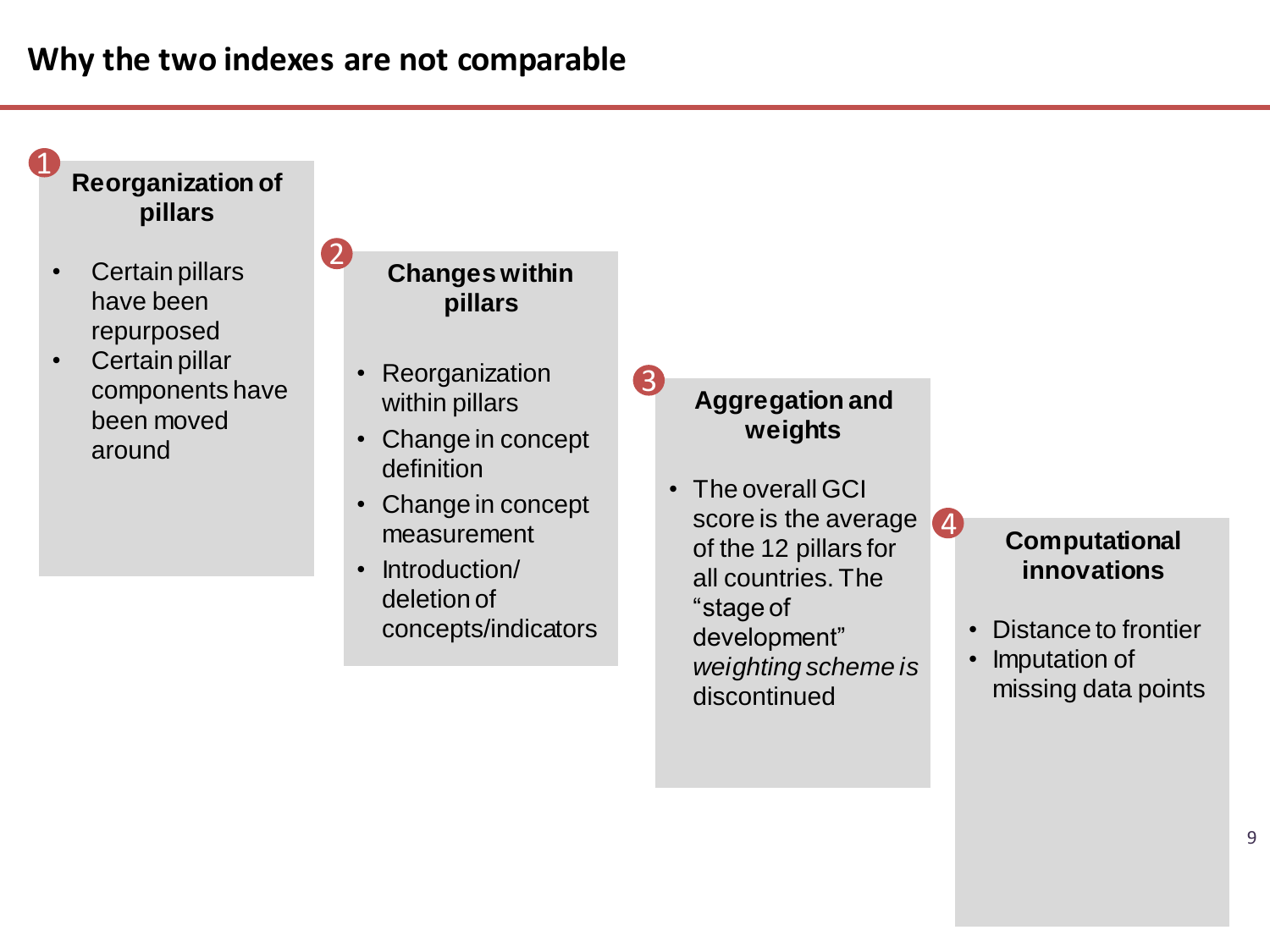

Assesses the drivers of productivity, the single most important determinant of long-term economic growth and a critical enabler of welfare



Covers 140 economies (99% of global GDP and 94% of world population)



Future-oriented, 4IR-ready – A successful economy in the 4IR needs to be agile, resilient, human-centric and innovative



A policy tool for identifying priority areas and monitoring progress



Solidly anchored in economic theory and empirical literature



Builds on four decades of experience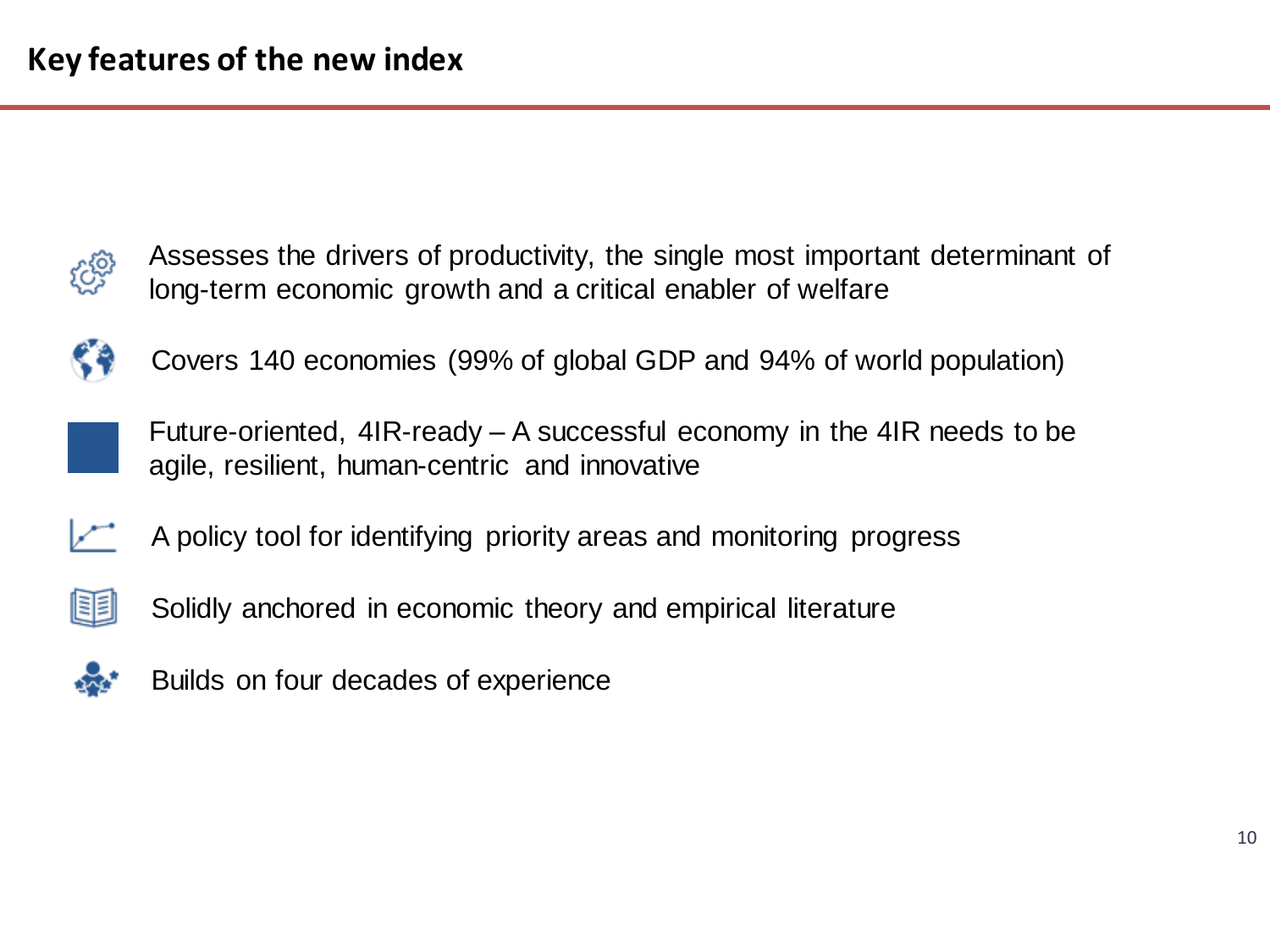# **The 12 pillars of competitiveness**



#### **Human capital**



#### **Markets**



#### **Innovation ecosystem**



- $\triangleright$  Embracing the Fourth Industrial Revolution
- $\triangleright$  Rethinking innovation
- $\triangleright$  Integrating the lessons from the global financial crisis and latest empirical evidence
- $\blacktriangleright$  Leveraging new data sources